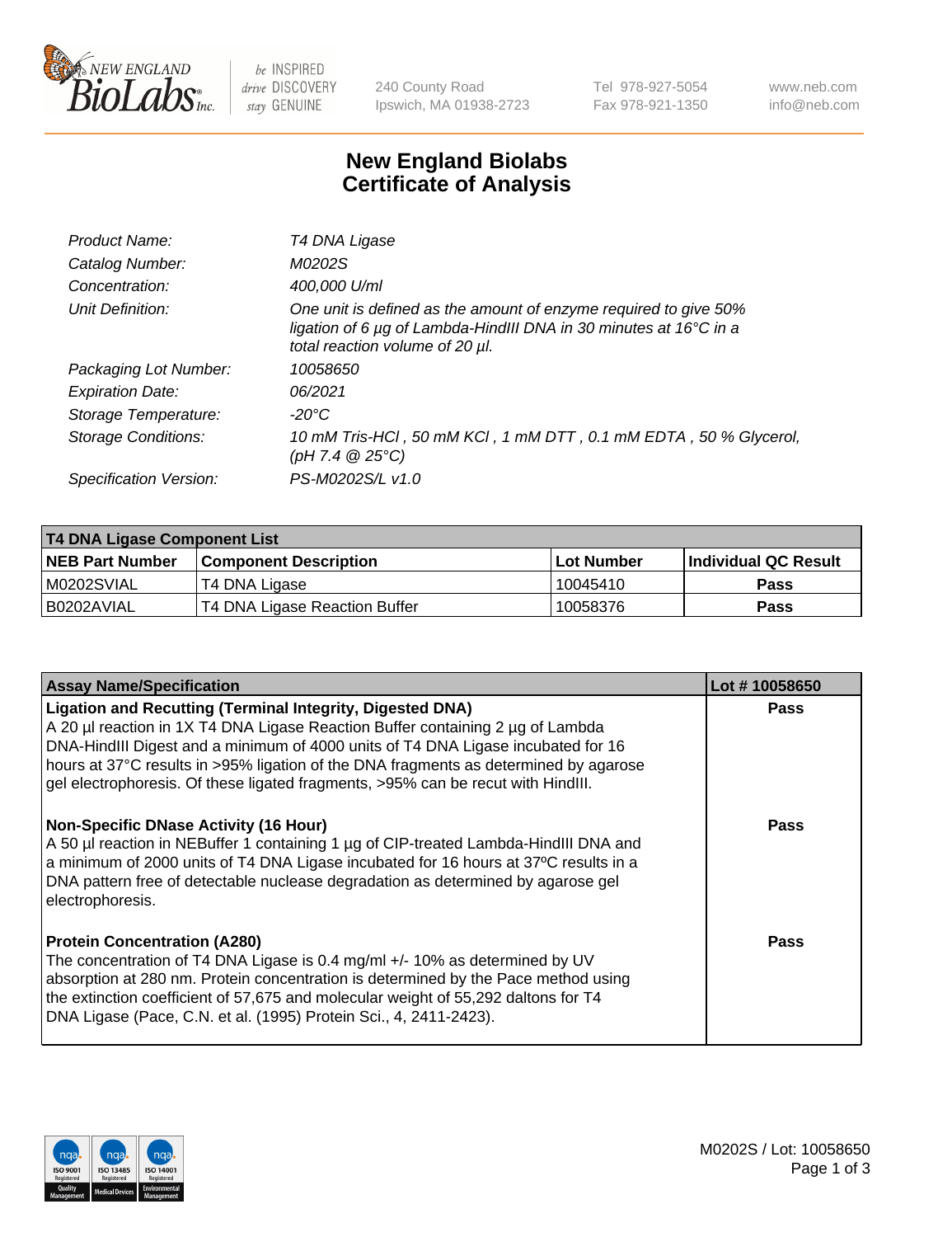

be INSPIRED drive DISCOVERY stay GENUINE

240 County Road Ipswich, MA 01938-2723 Tel 978-927-5054 Fax 978-921-1350

www.neb.com info@neb.com

| <b>Assay Name/Specification</b>                                                                                                                                                                                                                                                                                                                                                                             | Lot #10058650 |
|-------------------------------------------------------------------------------------------------------------------------------------------------------------------------------------------------------------------------------------------------------------------------------------------------------------------------------------------------------------------------------------------------------------|---------------|
| <b>Protein Purity Assay (SDS-PAGE)</b><br>T4 DNA Ligase is ≥ 95% pure as determined by SDS-PAGE analysis using Coomassie Blue<br>detection.                                                                                                                                                                                                                                                                 | Pass          |
| qPCR DNA Contamination (E. coli Genomic)<br>A minimum of 2000 units of T4 DNA Ligase is screened for the presence of E. coli<br>genomic DNA using SYBR® Green qPCR with primers specific for the E. coli 16S rRNA<br>locus. Results are quantified using a standard curve generated from purified E. coli<br>genomic DNA. The measured level of E. coli genomic DNA contamination is ≤ 1 E. coli<br>genome. | Pass          |
| <b>RNase Activity (Extended Digestion)</b><br>A 10 µl reaction in NEBuffer 4 containing 40 ng of a 300 base single-stranded RNA<br>and a minimum of 1 µl of T4 DNA Ligase is incubated at 37°C. After incubation for 16<br>hours, >90% of the substrate RNA remains intact as determined by gel electrophoresis<br>using fluorescent detection.                                                             | Pass          |
| <b>Single Stranded DNase Activity (FAM-Labeled Oligo)</b><br>A 50 µl reaction in CutSmart® Buffer containing a 20 nM solution of a fluorescent<br>internal labeled oligonucleotide and a minimum of 10,000 units of T4 DNA Ligase<br>incubated for 16 hours at 37°C yields <5% degradation as determined by capillary<br>electrophoresis.                                                                   | Pass          |
| <b>DNase Activity (Labeled Oligo, 3' extension)</b><br>A 50 µl reaction in CutSmart® Buffer containing a 20 nM solution of a fluorescent<br>labeled double-stranded oligonucleotide containing a 3' extension and a minimum of<br>10,000 units of T4 DNA Ligase incubated for 16 hours at 37°C yields <5% degradation<br>as determined by capillary electrophoresis.                                        | <b>Pass</b>   |
| <b>DNase Activity (Labeled Oligo, 5' extension)</b><br>A 50 µl reaction in CutSmart® Buffer containing a 20 nM solution of a fluorescent<br>labeled double-stranded oligonucleotide containing a 5' extension and a minimum of<br>10,000 units of T4 DNA Ligase incubated for 16 hours at 37°C yields <5% degradation<br>as determined by capillary electrophoresis.                                        | Pass          |
| Double Stranded DNase Activity (Labeled Oligo)<br>A 50 µl reaction in CutSmart® Buffer containing a 20 nM solution of a fluorescent<br>labeled double-stranded oligonucleotide containing a blunt end and a minimum of<br>10,000 units of T4 DNA Ligase incubated for 16 hours at 37°C yields <5% degradation<br>as determined by capillary electrophoresis.                                                | Pass          |
| <b>Endonuclease Activity (Nicking)</b><br>A 50 µl reaction in NEBuffer 1 containing 1 µg of supercoiled PhiX174 DNA and a                                                                                                                                                                                                                                                                                   | Pass          |